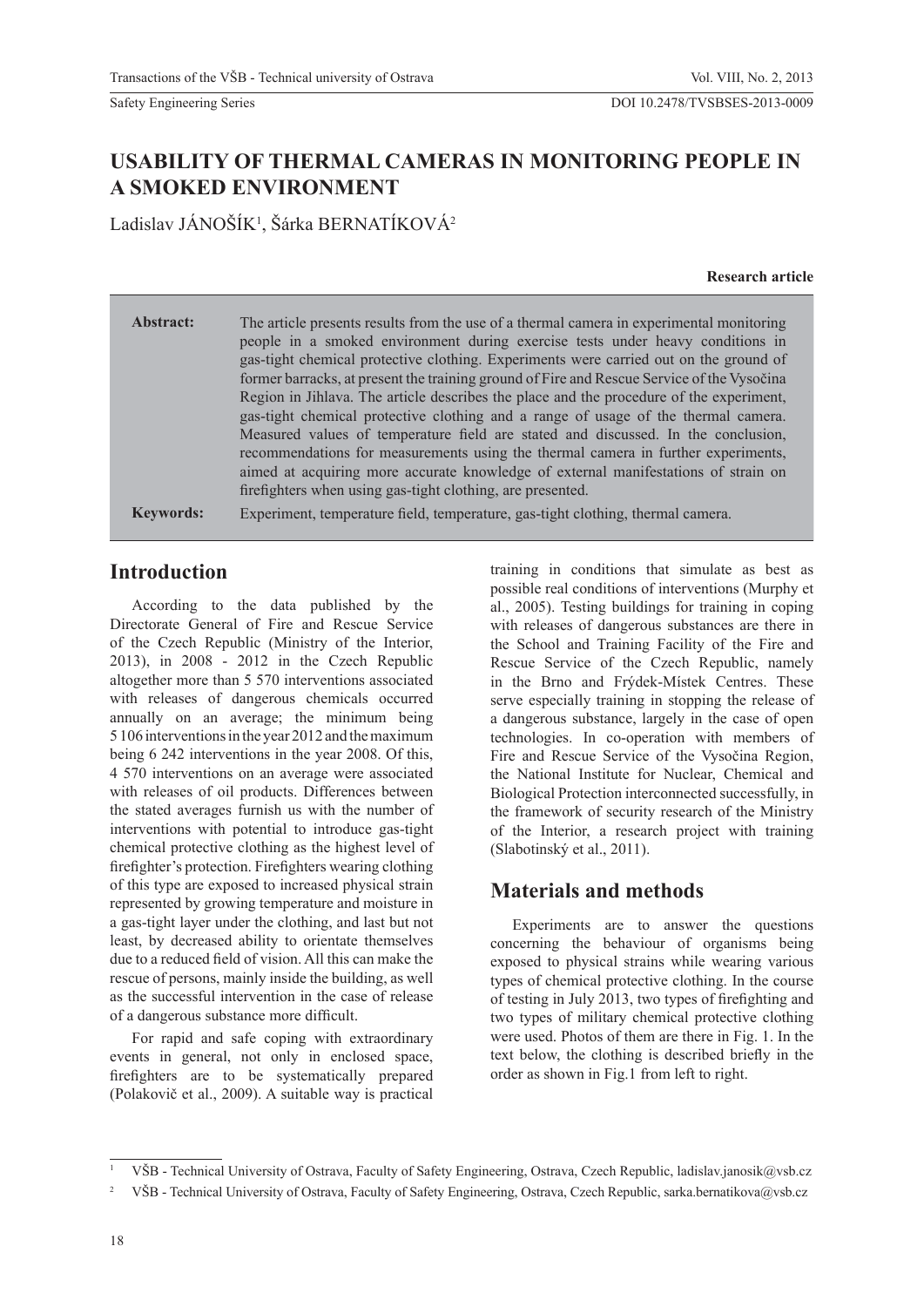#### *Protective Clothing*

*OPCH-90 PO*. One-piece, gas-tight, type 1a clothing providing high-level protection against environments dangerous to life that contain chemicals of unknown composition in liquid and gas phases, including aerosols. It is designed for use in combination with a breathing apparatus and a face mask, worn under the clothing. The manufacturer of the clothing is ECOPROTECT, Ltd., Zlín.

*SOO CO*. Gas-tight, type 1b clothing designed for the protection of user's body against the effects of poison war gases and biological substances and against radioactive surface contamination. It is a coverall; the base material being polyamide textile with a coat of special rubber (butyl rubber with a fire retardant) on both sides. The opening in the front of the hood is fitted with a rubber rim to seal a face mask CM 4.

*FOP-96*. Gas-tight, type 1b chemical protective clothing, used by the Army of the Czech Republic, consists of a jacket, trousers, rubber gloves, boots, suspenders. It is designed for body surface protection against vapours, aerosols and drops of chemical warfare agents, radioactive fallout and biologically active particles. The manufacturer of the clothing is B.O.I.S. - FILTRY, Ltd., Brno.

*RST Demron.* One-piece clothing obtained type 2 certificate according to NFPA 1994/2007. It provides protection against CBRN agents, toxic industrial chemicals, Alpha particles, X-radiation, gamma radiation, high-energy beta radiation and thermal stress. The manufacturer is the company Radiation Shield Technologies from the USA.



Fig. 1 Chemical protective clothing

#### *Thermal Camera*

For monitoring the temperature field and measuring the spatial temperature, i.e. quantities used for the description of natural and technical processes (Švec et al., 2008), an IR thermal camera ThermoPro TP8 from the manufacturer WuhanGuideInfrared Technology Co., Ltd., China was used. Its basic parameters are as follows:

| detector                   | FPA $384 \times 288$ pixels                                                                                              |  |  |  |  |  |  |
|----------------------------|--------------------------------------------------------------------------------------------------------------------------|--|--|--|--|--|--|
| spectral band              | $8 - 14 \mu m$                                                                                                           |  |  |  |  |  |  |
| temperature<br>sensitivity | $0.08$ °C at 30 °C                                                                                                       |  |  |  |  |  |  |
| temperature                | -20 °C to +250 °C $\pm$ 1 °C<br>filter $No. 1$                                                                           |  |  |  |  |  |  |
| range:                     | filter No. 2 $\pm 100$ °C to $\pm 800$ °C $\pm 2$ °C                                                                     |  |  |  |  |  |  |
| emissivity<br>correction   | user-defined variably adjustable degree of<br>emission from $00.01$ to $1.00$<br>$(0.01$ increments)                     |  |  |  |  |  |  |
| working<br>conditions      | temperature: -20 $\mathrm{^{\circ}C}$ to +60 $\mathrm{^{\circ}C}$ , moisture:<br>10 % to 95 % (without condensation)     |  |  |  |  |  |  |
| image record               | to the file of JPEG format, an IR image<br>and a visible image are recorded; if set,<br>voice and text comments as well. |  |  |  |  |  |  |

The temperature range of filter No. 2 was used in monitoring the temperature field in flashover containers (Bernatíková et al., 2012). For measuring the data on temperature in selected places of measured protective clothing in the course of testing in Jihlava, filter No. 1 with a temperature range from 0 to 250 °C was used.



Fig. 2 Application of polygon in the analysis of temperature field

For the evaluation of measurement, the thermal camera offers several functions, of which are, in addition to the determination of temperature at a point, most frequently used the functions of automatic search for places having maximum and minimum temperatures, setting of up to 8 combinations of measurements in a form of areas (quadrangular, oval, polygonal ones), construction of a vertical or horizontal line of temperature profile, creation of a temperature histogram and isotherms in the image. Of the above-mentioned functions, the creation of a vertical line of temperature profile and the creation of a temperature histogram in the application of polygon are given as an example in Fig. 2. The application of polygon is used in case

#### DOI 10.2478/TVSBSES-2013-0009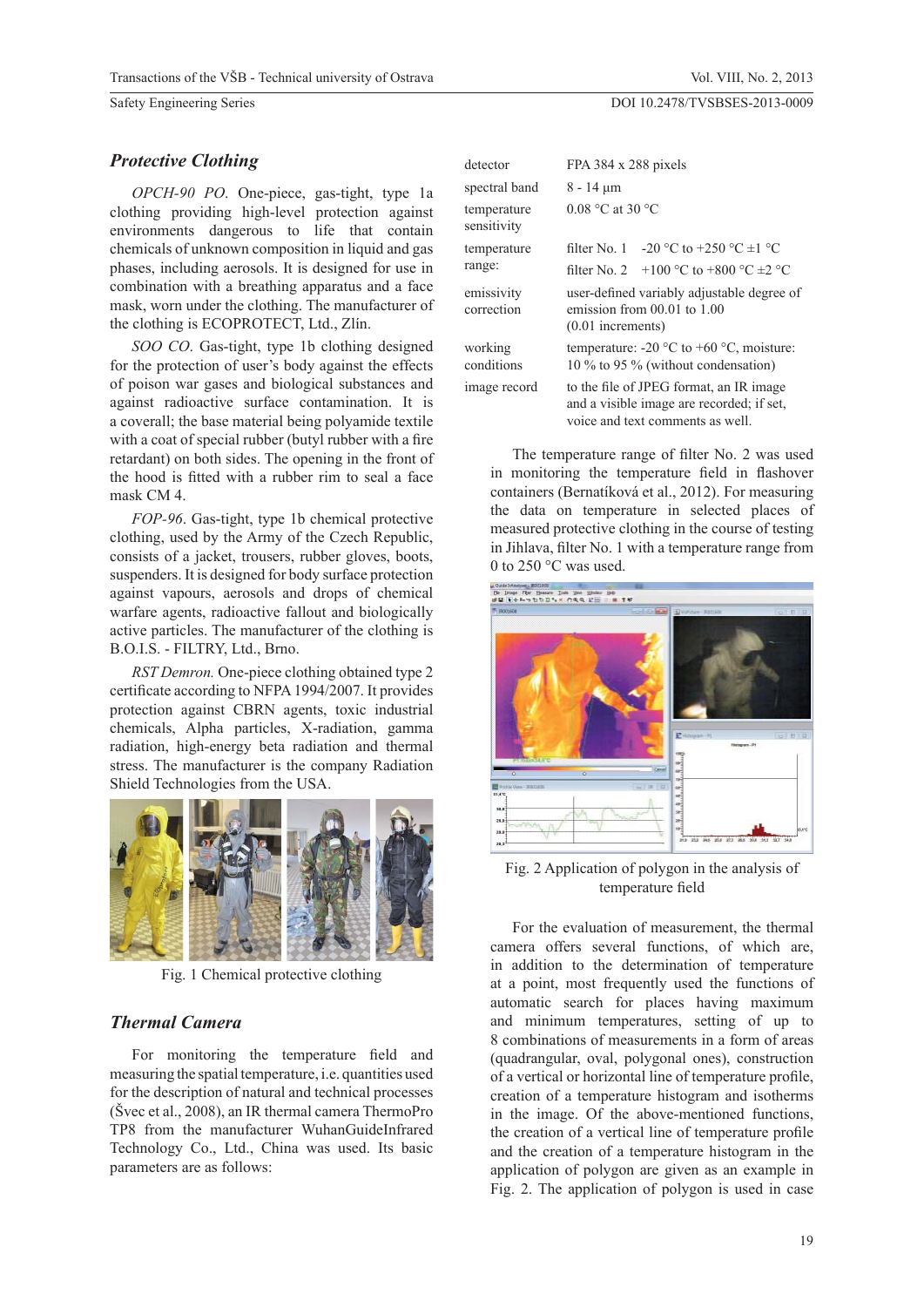that a certain area is to be analysed and separated from surrounding objects and/or subjects in the course of evaluation. In the observed delimited field, the maximum, minimum and calculated average temperatures are evaluated automatically.

Experimental monitoring took place from the  $9<sup>th</sup>$  to the 11<sup>th</sup> July 2013. Testing was divided into the morning and afternoon parts and on the  $10<sup>th</sup>$ July 2013 the night part (after 10 p.m.) to achieve reduced visibility.

## *Description of the Training Ground of Fire and Rescue Service of the Vysočina Region in Jihlava*

The training ground is situated on the unused premises of former barracks. Training was executed in a building having the character of flat building with  $3$  floors and  $1$  basement storey; the ground area being 42 x 16 m. Fig. 3 shows a photo with a route of training. In the longitudinal axis of the building, a passage is there on each floor and along both sides of it, rooms are located. In the middle of the building, sanitary facilities are there (toilet, showers, bathroom). This building is connected with a former catering block which is connected with the main building by means of a passage with a ramp where the difference in level of the ends of the ramp is 1.2 m. The starting point of the route was a former dining hall. Here, a monitoring base of the whole experiment was situated.



Fig. 3 Training ground

### *Description of the Route of the Experiment*

The total length of the route was about 770 m, the height difference between the second floor and the basement storey was about 10 m and the total ascent of the route was about 56 m. In a simplified fashion, the route can be described in the following steps.

- 1) Starting point of the route dining hall.
- 2) Going up along the passage and subsequently the inclined plane (1.2 m difference in height) to the passage on the ground floor.
- 3) Going down to the basement storey (3.2 m depth), examination of rooms, going up to the ground floor, walk along the passage, again going down the other staircase to the basement storey and examination of rooms.
- 4) Going up to the first floor  $(6.2 \text{ m}$  difference in height) and examination of all rooms on the floor.
- 5) Going up to the second floor  $(3 \text{ m difference in})$ height) and examination of rooms on the floor, finding of two dummies, namely dummy No. 1 of 47 kg mass, dummy No. 2 of 61 kg mass.
- 6) Loading the dummy No. 1 on a stretcher, taking it down from the second floor to the basement storey, going up back to the ground floor, walk to the dining hall and putting the dummy away.
- 7) Return for the dummy No. 2 to the second floor. loading the dummy on the stretcher, taking it down to the basement storey, going up back to the ground floor, walk to the dining hall, putting the dummy away and ending the route.

Altogether, 10 experiments were carried out and the route was covered by reconnaissance teams of different numbers of members.

### *Probands*

Probands were professional firefighters aged 27 to 45 from brigades of Fire and Rescue Service of the Vysočina Region. They were healthy and physically fit men who were familiar with action performed in chemical protective clothing of the types 1a, and 1b with a self-contained breathing apparatus. Testing was carried out on them when wearing OPCH-90 PO, SOO CO and FOP-95 clothing. RST Demron clothing was used by a volunteer outside testing. This test with a sequence number 6 took place in the afternoon on the 10th July 2013. The numbers of probands in test groups in specific days during experiments are presented in Tab. 1. In order to obtain an idea about time consumed by conducting the whole experiment, informative data on start of individual tests are given here. Test duration is given in a graph in Fig. 4.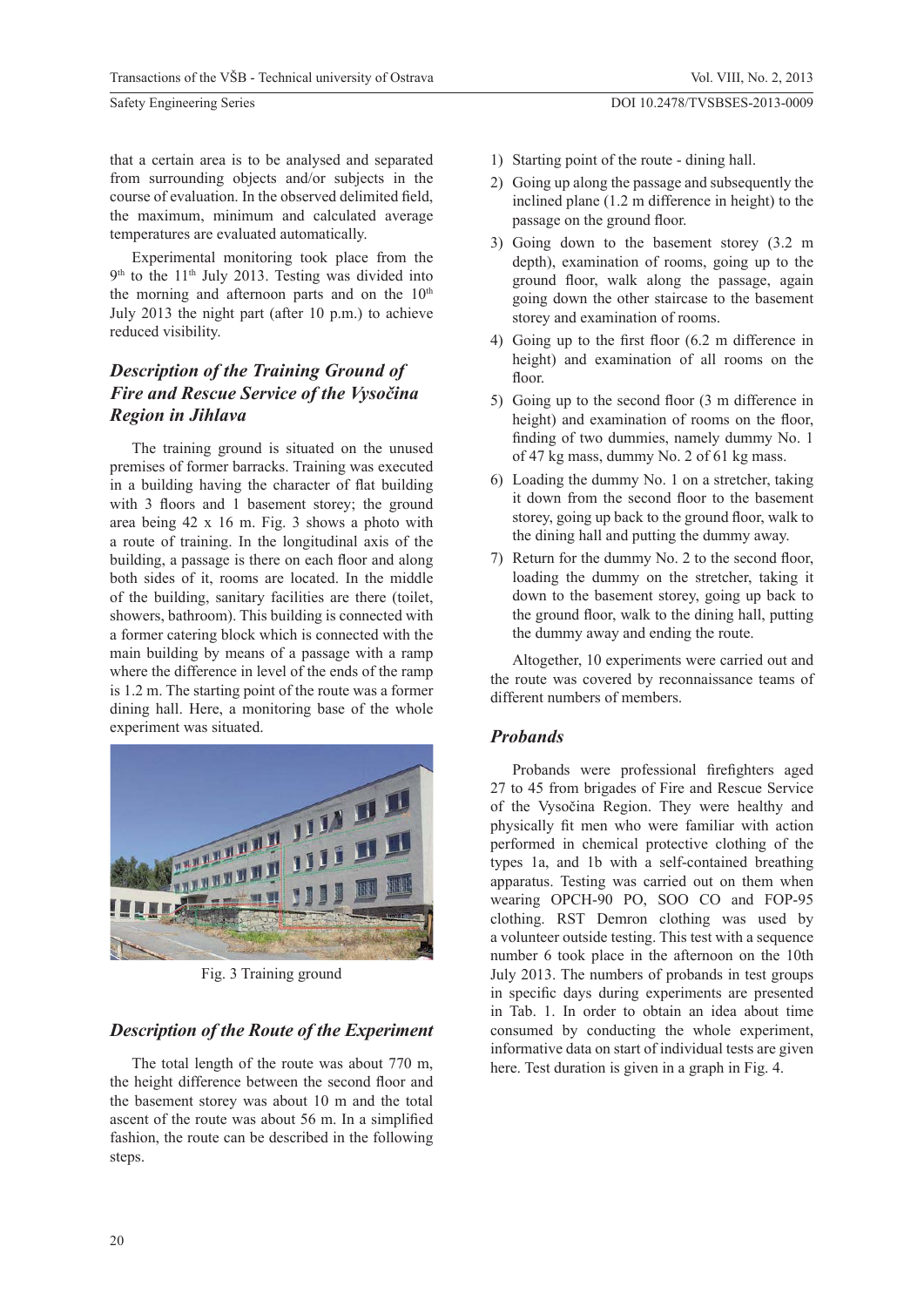| Date               | 9.7.2013 |       |       | 10.7.2013 |       |       |       |       | 11.7.2013 |       |
|--------------------|----------|-------|-------|-----------|-------|-------|-------|-------|-----------|-------|
| Test No.           |          | ∼     |       |           |       |       |       |       |           | 10    |
| <b>Start</b>       | 10:49    | 12:07 | 15:49 | 10:48     | 14:41 | 16:09 | 22:03 | 23:02 | 10:03     | 13:41 |
| Number of probands |          |       |       |           | ◢     |       |       |       | 4         |       |

#### Tab. 1 Distribution of probands



Fig. 4 Test duration

### **Results**

 $0:25:55$ 

Climatic conditions inside the building during the experiment were measured at the staircase on the first floor. Air temperature was about 24  $^{\circ}$ C, air humidity was about 55 %.

In the following figures, Figs. 5 to 12, results from the evaluation of the temperature field only from 8 selected experiments are presented owing to the prescribed extent of the article. These results were selected with regard to monitoring the same type of chemical protective clothing, namely OPCH-90 PO clothing.

Graphs show maximum temperatures on the surface of the chemical protective clothing during the experiment. Evaluation of the maximum temperature was done after completing the experiments using software IrAnalyser ver. AUS 2009-05-15\_1 from the manufacturer of the thermal camera. This was carried out for each image separately. Mostly it was necessary to confront the automatically searched value with its position in the image to find out whether it belongs to the evaluated tester or the other participants in the experiment. For correction, the selected fields of a common polygon shape (see Fig. 2) were used. From the obtained temperatures, graphs were constructed in MS Excel. Furthermore, through the maximum values, a linear connected line of trend was put.

Values of minimum temperatures were taken as automatic result of measurement using the thermal camera. They represent the point of contact between the clothing and the breathing apparatus. In some cases, when these values could not be filtered owing to the low resolution of the thermal camera, they represent the temperature of surrounding building constructions. They represent the temperature of the surrounding building constructions or the point of contact between the clothing and the breathing apparatus. They do not have any influence on the evaluation of response of the organism of the proband.

Values of ambient temperatures are automatic data that characterise the temperature of the thermal camera in the given environment.







Fig. 6 Results of test No. 3 (9 July 2013 afternoon)



Fig. 7 Results of test No. 4 (10 July 2013 morning)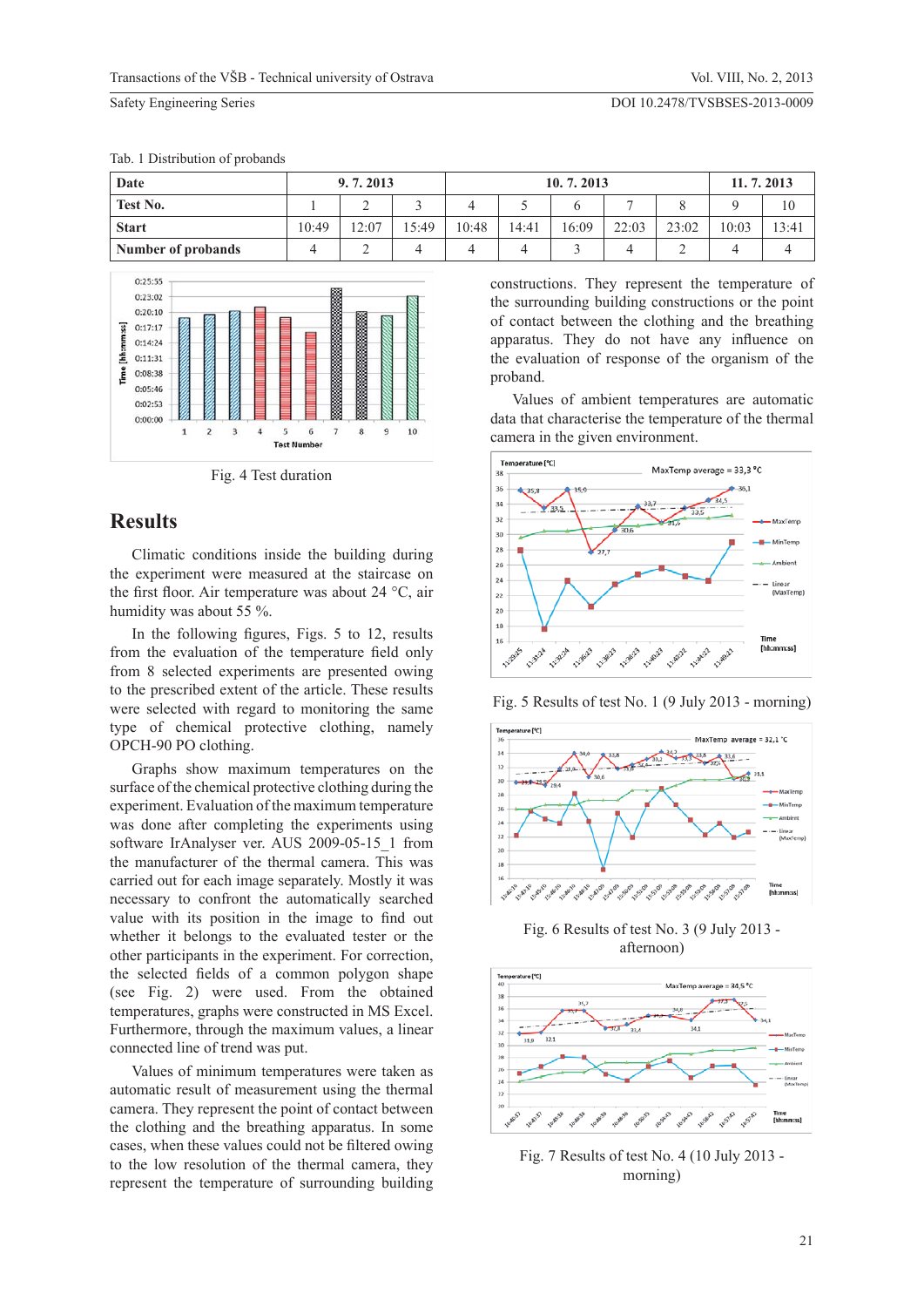

Fig. 8 Results of test No. 5 (10 July 2013 afternoon)



Fig. 9 Results of test No. 7 (10 July 2013 - night)



Fig. 10 Results of test No. 8 (10 July 2013 - night)



Fig. 11 Results of test No. 9 (11 July 2013 morning)





From the measured values of maximum temperatures, averages in each test were calculated that are stated in graphs in Figs. 5 to 12. Their values are there in Fig. 13. The average maximum surface temperature of the chemical protective clothing from the selected tests is 33.0 °C.



Fig. 13 Results of testing

## **Conclusion**

The submitted results are burdened with uncertainties that are affected by the course and the demands of testing. If we wanted to eliminate these errors, it would be necessary to incorporate, in the framework of further experiments, a position for the thermal camera with the operator into the test. In the course of the test it would mean the following:

- to monitor only one selected tester (to make the evaluation of thermal images more accurate),
- to focus on specific clothing (to select critical points of the clothing with maximum and minimum values),
- to take only static images of the temperature field of the proband; best of all, from more sides.

The ideal thing for field measurement would be to get close, in the course of monitoring, to testing in laboratory conditions in a thermal chamber (Slabotinský et al., 2010). However, this cannot be achieved in real environments and testing of long duration. Just on the contrary, it would be interesting

DOI 10.2478/TVSBSES-2013-0009